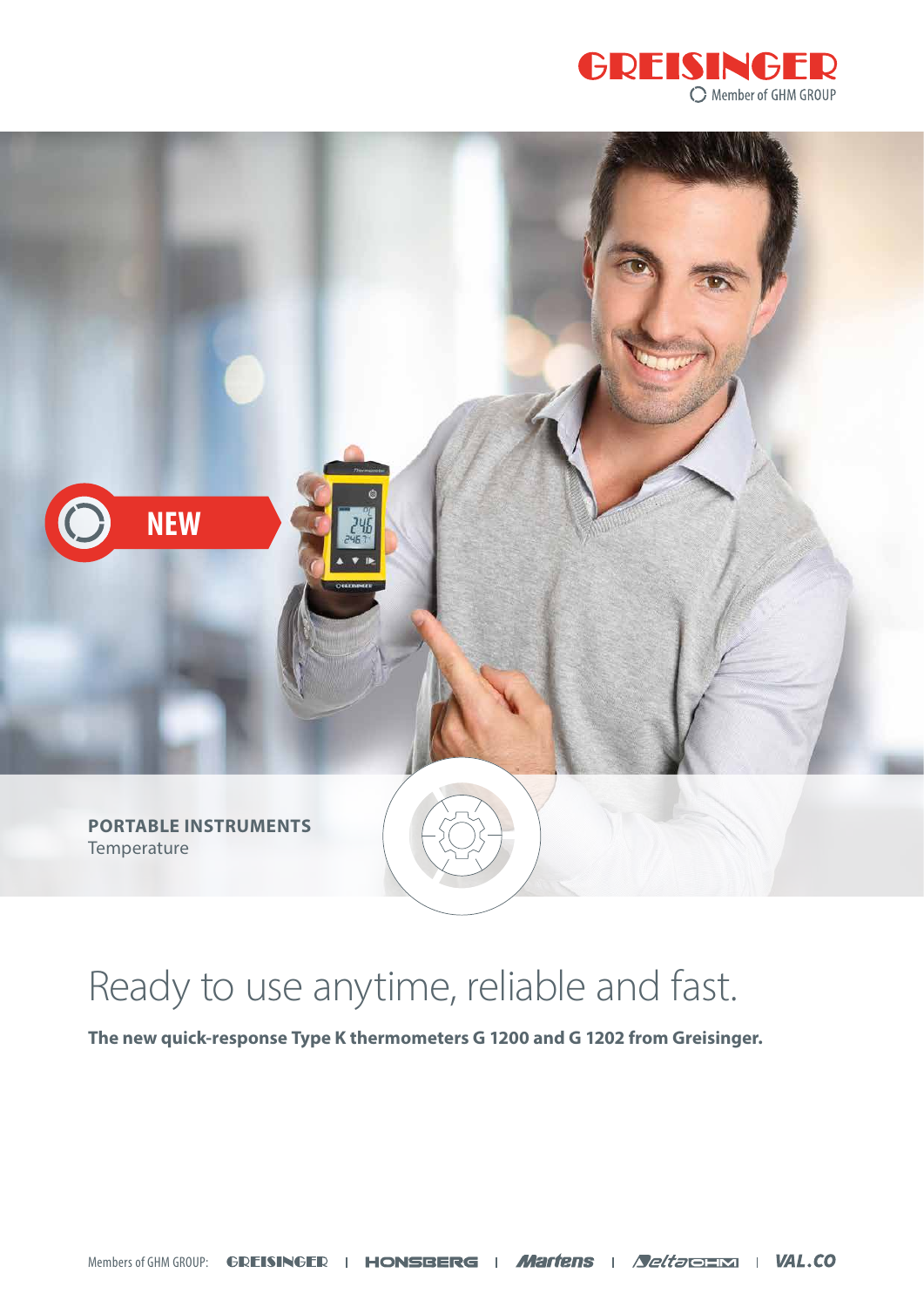### **G 1200 and G 1202 – the new Type K thermocouple quick-response thermometers from Greisinger.** The dream team scores high on precision, speed, and reliability.

#### **The thermometers, along with the wide range of interchangeable probes, are adaptable to any application.**

Type K thermocouples measure the occurrence of a thermal voltage caused by a temperature gradient along an electrical conductor. Type K thermocouples can be economically produced in the smallest possible size and cover a very wide temperature range. Our new G 1200 series is equipped with a high-precision temperature compensation, which ensures the best possible practical accuracy.

The G 1200 quick-response thermometer, together with the 2-channel alarm version G 1202, is suitable for use when fastest measurements over a wide temperature range are required, when the smallest measurement peaks are needed for puncture/core temperature measurements, or when the various surface measurements must be carried out by contact, clamp or wire probes.

The G 1202 2-channel alarm thermometer is used wherever temperatures need to be directly compared or simultaneously monitored. Together with our wide range of probes it can be adapted to any application. Of course, all our high-quality thermocouple probes comply with the best thermocouple accuracy class 1.

#### **Reliable and versatile in use.**

The new thermocouple Type K G 1200 and G 1202 quick-response thermometers have become widely used in a wide range of applications specifically due to their high versatility. After all, the extensive range of probes and sets ensure universal use.

#### **Advantages**

- ○Fast: 3 measurements per second
- ○Modern and functional housing pocket size
- ○2 probes can be connected, differential temperature display (G 1202)
- ○Alarm function with buzzer (G 1202)
- ○Ideal for insertion and surface measurements
- ○3-line display / overhead display at the push of a button
- ○Backlight
- ○High resolution and accuracy
- ○First-class thermocouple compensation
- ○Calibratable / traceable
- ○Robust, long battery life
- ○Made in Germany

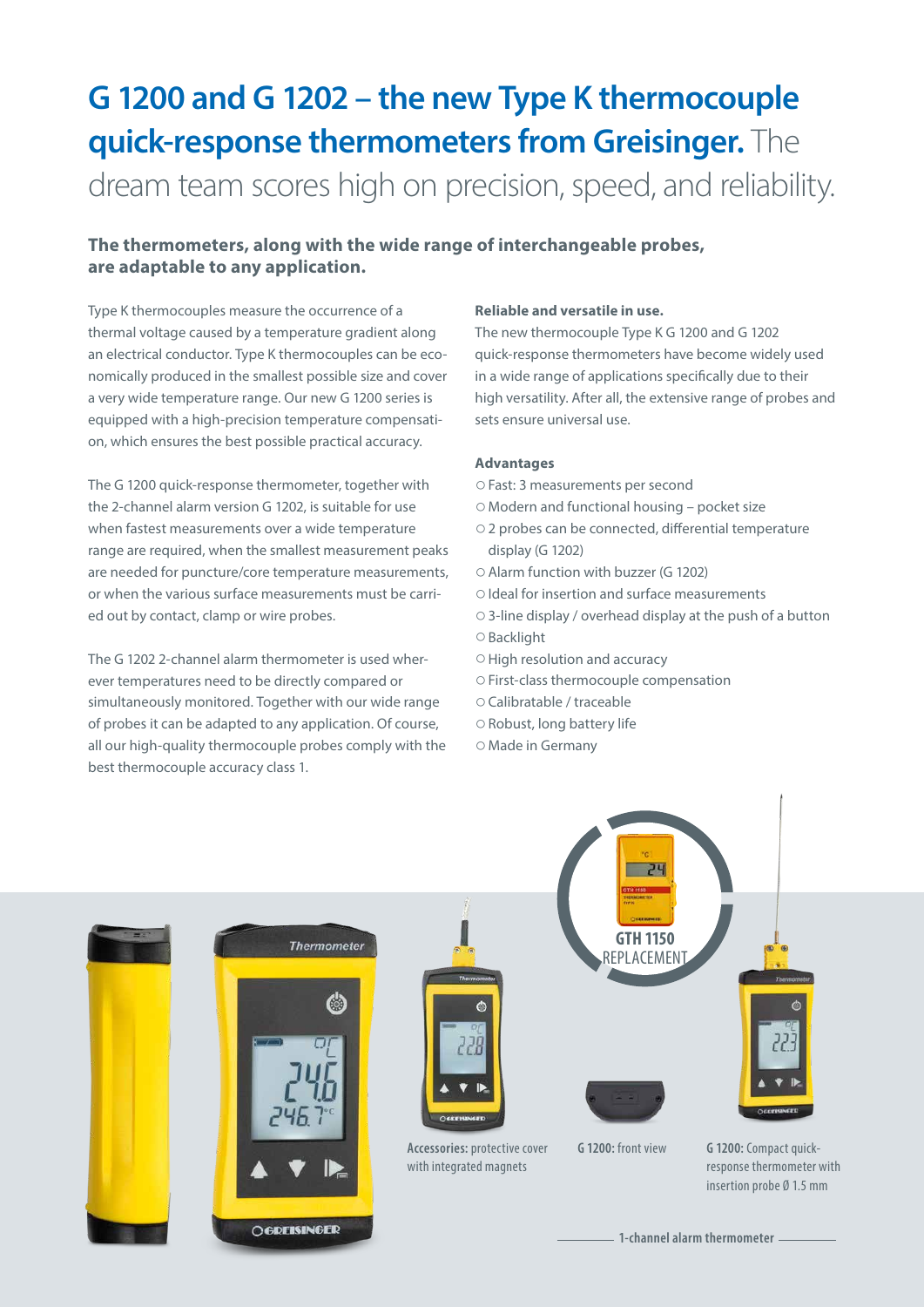#### **Extensive application in industry ...**



To operate in an energy-saving, comfortable and fail-safe manner, perfect adjustment, and function are crucial for heating systems. During commissioning and maintenance, temperature measurements, e.g. on supply/return temperatures, show whether the optimum operating condition is ensured. After hydraulic balancing sound heat distribution can be checked quickly and reliably with the G 1202.



In many industrial processes temperature is one of the most important parameters. For example, measuring the surface temperature within split seconds before the welding process. Fast surface measurements on metal surfaces are the strength of the G 120x and its matching surface probes.

#### **... can also be used for domestic applications**



**Heat build-up test on electronic components:**  An indispensable aid for troubleshooting of electronic development and electrical equipment services. In addition, the simple and inexpensive GTF 300 wire probe can be used for a wide range of measurements.



**When cooking or baking:**  The measurement of liquids as well as core and cooking temperature are determined very quickly – for first-class results in the kitchen.